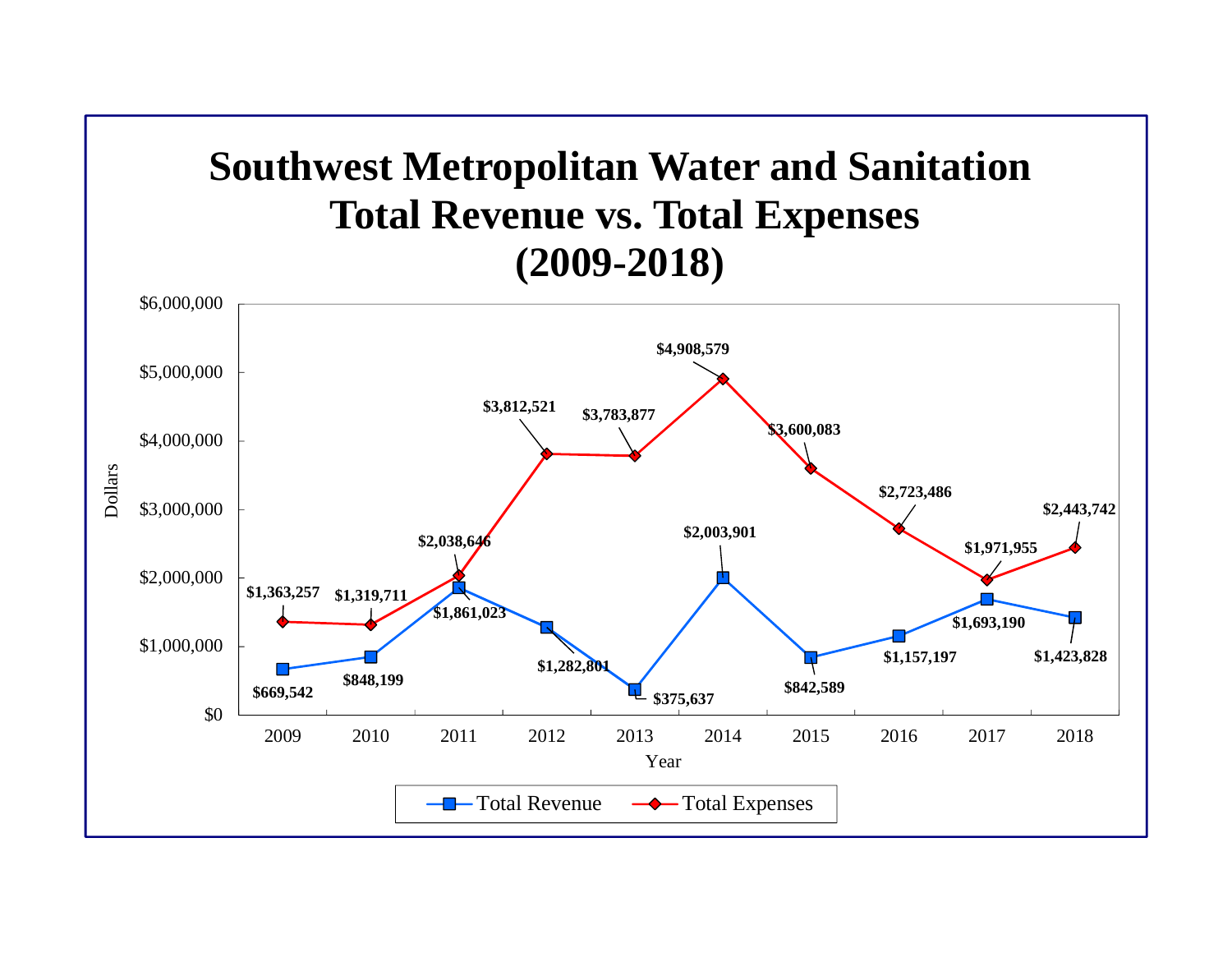## **Southwest Metropolitan Water and Sanitation Operating Revenue vs. Operating Expenses (2009-2018)**

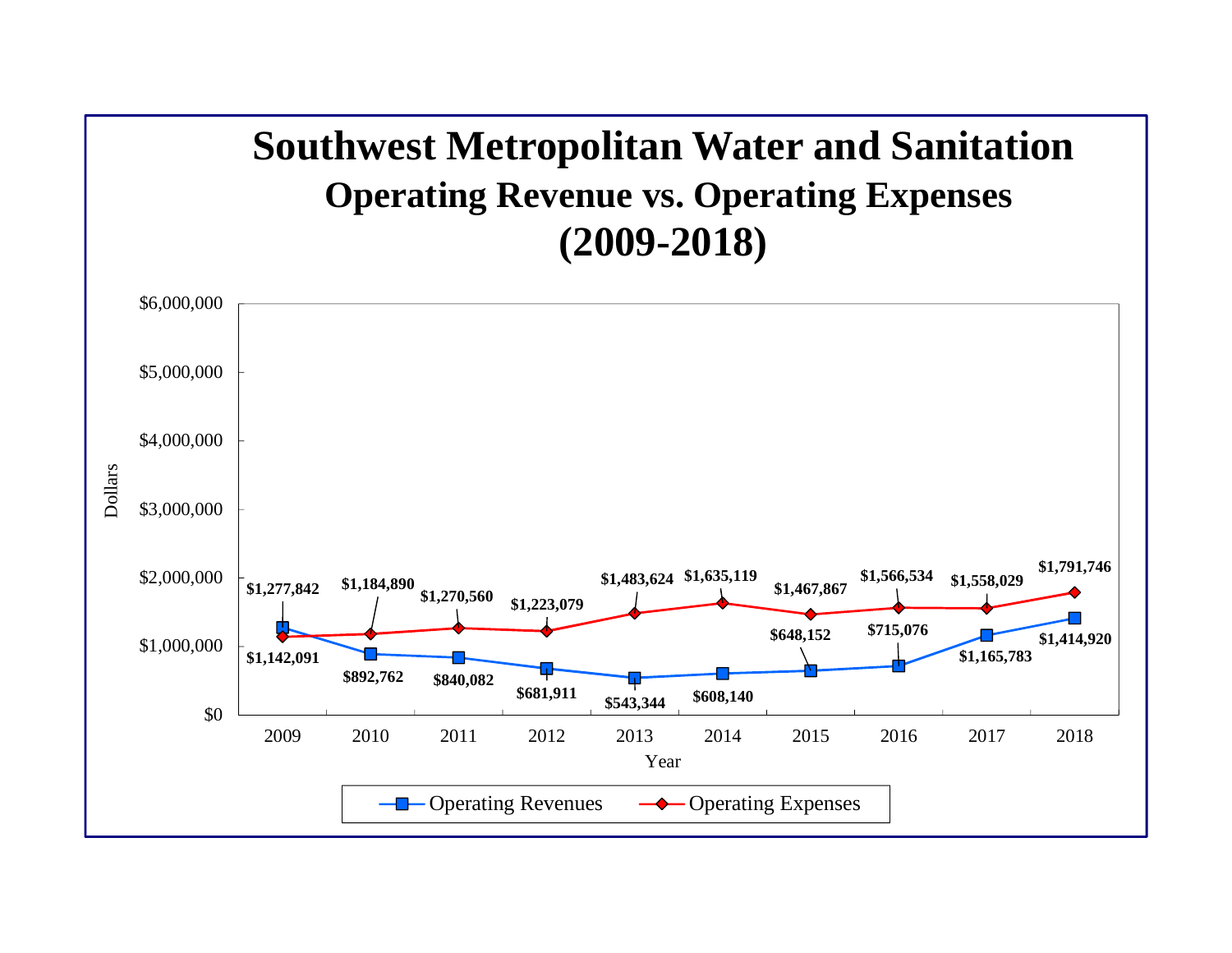## **Southwest Metropolitan Water and Sanitation Total Revenue vs. Operating Expenses and Total Expenses (2009-2018)**